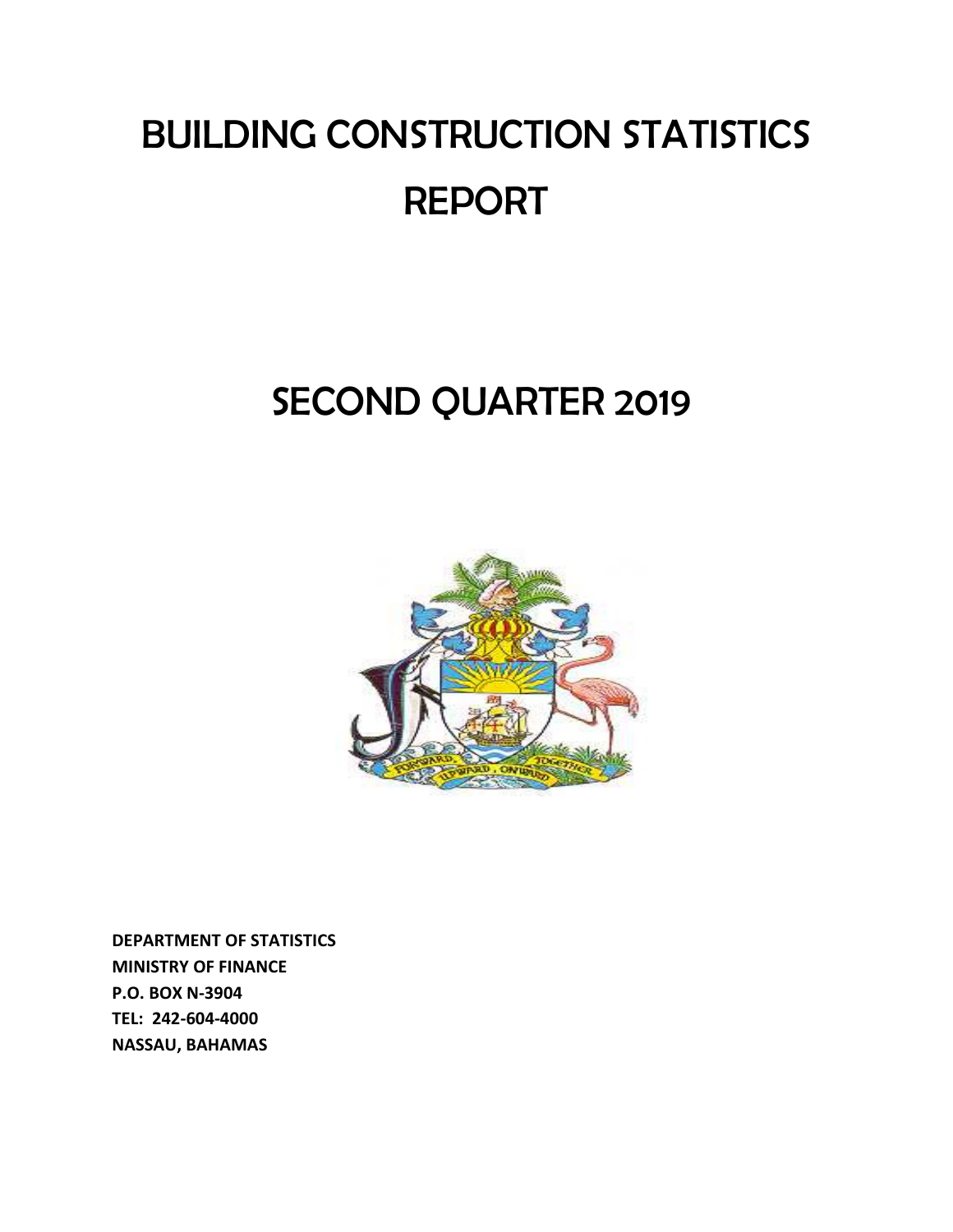### **THE DEPARTMENT OF STATISTICS RELEASES BUILDING CONSTRUCTION STATISTICS**

The National Accounts section of the Department of Statistics announces the release of the Building Construction Statistics for the second quarter of 2019.

The basic data are collected by the Ministry of Works (located in New Providence and Grand Bahama), the Department of Local Government in conjunction with the Family Island Administrators, and the Grand Bahama Port Authority. The Permits data includes New Providence, Grand Bahama and the Family Islands. The Starts and Completions are only New Providence and Grand Bahama. The information is collected and summarized on a monthly basis by the aforementioned organizations, then forwarded to the Department of Statistics where it is processed, analyzed and published.

#### **CONSTRUCTION PROGRESSION**

*Construction Permits* represent permission to construct, add or renovate a structure (i.e. buildings, walls, docks, etc.) at which time the estimated cost of the proposed structure is given.

*Construction Starts* represent those structures on which the first phase of construction has begun.

*Construction Completions* represent those structures which are registered as being completed.

#### **TYPE OF CONSTRUCTION**

*"Public"* represents construction of buildings for public use by Government, such as schools, offices, airports, etc.

*"Private/Residential"* represents construction of residential structures such as houses, apartments and duplexes.

*"Commercial/Industrial"* represents construction of offices, churches, malls, hotels etc. by private businesses or individuals.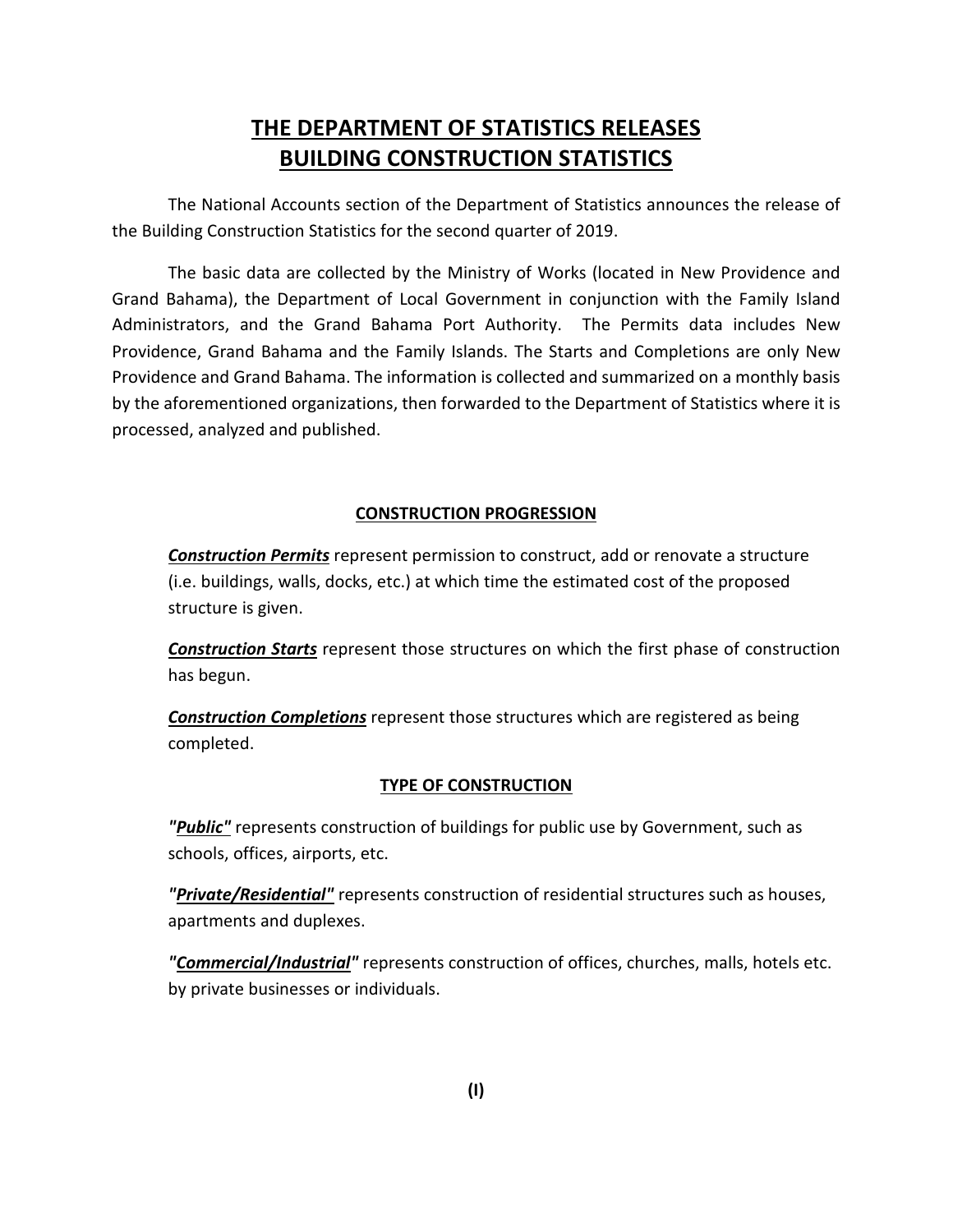## **DATA HIGHLIGHTS:**

## **2nd Quarter 2019 vs 2nd Quarter 2018**

#### **CONSTRUCTION PERMITS**

 The total number of Permits Issued for All Bahamas (459) was sixty-eight units more than the figure recorded in the Second Quarter 2018, while the value decreased by approximately \$28 million compared to the previous quarter. There were value decreases in all of the Sectors, the Private/Residential Sector reflected a decrease of approximately \$8 million, the Commercial/Industrial Sector by \$12 million and the Public Sector by \$7 million.

#### **CONSTRUCTION STARTS**

 There was an increase of thirty-one units in the number of Construction Starts between Second Quarter 2018 and Second Quarter 2019, the value also increased by approximately \$5 million. The main factors that contributed to the increase in the value of Construction Starts were increases in the Private/Residential Sector of approximately \$7 million and in the Public Sector just over \$1 million.

#### **CONSTRUCTION COMPLETIONS**

The total number of Construction Completions increased by twenty-seven units in the Second Quarter of 2019, from 148 units in the Second Quarter of 2018 to 175 units. There was a decrease of \$5 million in the value from approximately \$63 million in the Second Quarter of 2018 to approximately \$58 million in the Second Quarter of 2019. The Private/Residential Sector had an increase of approximately \$18 million.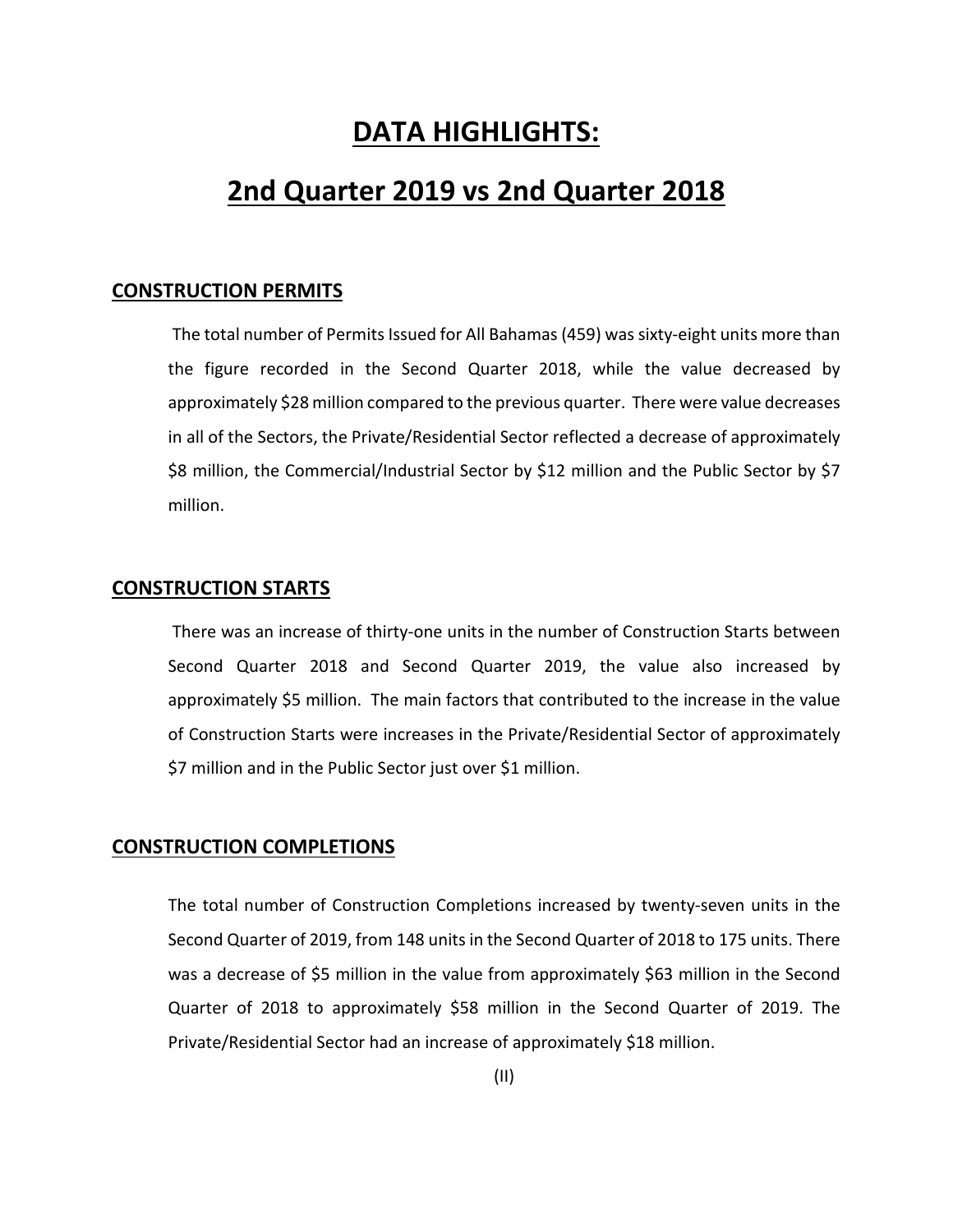| <b>NUMBER OF CONSTRUCTION PERMITS ISSUED</b> |  |
|----------------------------------------------|--|
| ALL BAHAMAS BY QUARTER                       |  |
| 2014 - 2ND QUARTER 2019                      |  |

|                      |                                | <b>NEW PROVIDENCE</b>            |                               | <b>GRAND BAHAMA</b>     |                                |                                  |                |              |
|----------------------|--------------------------------|----------------------------------|-------------------------------|-------------------------|--------------------------------|----------------------------------|----------------|--------------|
| <b>PERIOD</b>        | PRIVATE/<br><b>RESIDENTIAL</b> | COMMERCIAL/<br><b>INDUSTRIAL</b> | <b>PUBLIC</b>                 | <b>TOTAL</b>            | PRIVATE/<br><b>RESIDENTIAL</b> | COMMERCIAL/<br><b>INDUSTRIAL</b> | <b>PUBLIC</b>  | <b>TOTAL</b> |
| 2014                 | 851                            | 221                              | 16                            | 1088                    | 194                            | 104                              | 8              | 306          |
| 1st QTR              | 198                            | 43                               | 3                             | 244                     | 63                             | 29                               | 4              | 96           |
| 2nd QTR              | 218                            | 61                               | 6                             | 285                     | 60                             | 32                               | $\mathbf{1}$   | 93           |
| 3rd QTR              | 240                            | 55                               | 5                             | 300                     | 33                             | 18                               | $\overline{2}$ | 53           |
| 4th QTR              | 195                            | 62                               | $\overline{2}$                | 259                     | 38                             | 25                               | $\mathbf{1}$   | 64           |
| 2015                 | 730                            | 232                              | 7                             | 969                     | 189                            | 104                              | 19             | 312          |
| 1st QTR              | 187                            | 48                               | 3                             | 238                     | 38                             | 21                               | $\mathbf{1}$   | 60           |
| 2nd QTR              | 205                            | 83                               | 0                             | 288                     | 41                             | 23                               | 6              | 70           |
| 3rd QTR              | 194                            | 52                               | $\overline{\mathbf{c}}$       | 248                     | 26                             | 26                               | 2              | 54           |
| 4th QTR              | 144<br>689                     | 49<br>200                        | $\overline{2}$<br>7           | 195<br>896              | 84<br>114                      | 34<br>83                         | 10<br>9        | 128<br>206   |
| 2016<br>1st QTR R    | 188                            | 39                               | $\overline{2}$                | 229                     | 25                             | 23                               | 4              | 52           |
| 2nd QTR R            | 182                            | 30                               | $\overline{2}$                | 214                     | 48                             | 37                               | 4              | 89           |
| 3rd QTR R            | 184                            | 81                               | $\mathbf 1$                   | 266                     | 24                             | 14                               | 0              | 38           |
| 4th QTR R            | 135                            | 50                               | $\overline{2}$                | 187                     | 17                             | 9                                | $\mathbf{1}$   | 27           |
| 2017                 | 765                            | 144                              | 74                            | 983                     | 203                            | 151                              | 14             | 368          |
| 1st QTR              | 184                            | 28                               | 67                            | 279                     | 49                             | 32                               | 8              | 89           |
| 2nd QTR              | 229                            | 34                               | 5                             | 268                     | 56                             | 43                               | 3              | 102          |
| 3rd QTR              | 167                            | 34                               | 0                             | 201                     | 56                             | 43                               | $\mathbf{1}$   | 100          |
| 4th OTR              | 185                            | 48                               | $\overline{2}$                | 235                     | 42                             | 33                               | $\overline{2}$ | 77           |
| 2018                 | 855                            | 214                              | 8                             | 1,077                   | 237                            | 151                              | 12             | 400          |
| 1st QTR              | 179                            | 53                               | $\overline{2}$                | 234                     | 55                             | 50                               | 0              | 105          |
| 2nd QTR              | 233                            | 54                               | 3                             | 290                     | 59                             | 36                               | $\overline{2}$ | 97           |
| 3rd QTR              | 220                            | 66                               | 0                             | 286                     | 69                             | 43                               | 10             | 122          |
| 4th QTR              | 223                            | 41                               | 3                             | 267                     | 54                             | 22                               | 0              | 76           |
| 2019                 |                                |                                  |                               |                         |                                |                                  |                |              |
| Ist QTR              | 234                            | 51                               | $\overline{\mathbf{c}}$       | 287                     | 47                             | 38                               | 2              | 87           |
|                      |                                |                                  |                               |                         |                                |                                  |                |              |
| 2nd QTR              | 252                            | 54                               | $\overline{2}$                | 308                     | 86                             | 57                               | 5              | 148          |
|                      |                                | <b>OTHER FAMILY ISLANDS</b>      |                               |                         |                                | <b>THE BAHAMAS</b>               |                |              |
| <b>PERIOD</b>        | PRIVATE/<br><b>RESIDENTIAL</b> | COMMERCIAL/<br><b>INDUSTRIAL</b> | <b>PUBLIC</b>                 | <b>TOTAL</b>            | PRIVATE/<br><b>RESIDENTIAL</b> | COMMERCIAL/<br><b>INDUSTRIAL</b> | <b>PUBLIC</b>  | <b>TOTAL</b> |
| 2014                 | 4                              | 15                               | 5                             | 24                      | 1049                           | 340                              | 29             | 1418         |
| 1st QTR              | 0                              | 0                                | 0                             | $\mathbf 0$             | 261                            | 72                               | 7              | 340          |
| 2nd QTR              | $\overline{2}$                 | $\overline{2}$                   | $\mathbf 0$                   | $\overline{4}$          | 280                            | 95                               | $\overline{7}$ | 382          |
| 3rd QTR              | $\overline{2}$                 | $\mathbf{1}$                     | 0                             | 3                       | 275                            | 74                               | $\overline{7}$ | 356          |
| 4th QTR              | 0                              | 12                               | 5                             | 17                      | 233                            | 99                               | 8              | 340          |
| 2015                 | 18                             | 9                                | 4                             | 31                      | 937                            | 345                              | 30             | 1312         |
| 1st QTR              | $\mathbf{1}$                   | 0                                | 3                             | $\overline{4}$          | 226                            | 69                               | 7              | 302          |
| 2nd QTR              | $\mathbf{1}$                   | 3                                | 0                             | $\overline{4}$          | 247                            | 109                              | 6              | 362          |
| 3rd QTR<br>4th QTR   | 15                             | 3                                | 0                             | 18                      | 235                            | 81                               | 4              | 320          |
| 2016                 | $\mathbf{1}$<br>$\overline{2}$ | 3<br>3                           | $\mathbf 1$<br>$\overline{2}$ | 5<br>$\overline{7}$     | 229<br>805                     | 86<br>286                        | 13<br>18       | 328<br>1,109 |
| 1st QTR R            | 0                              | 1                                | 0                             | 1                       | 213                            | 63                               | 6              | 282          |
| 2nd QTR <sub>R</sub> | 1                              | 0                                | $\mathbf 1$                   | $\overline{\mathbf{c}}$ | 231                            | 67                               | 7              | 305          |
| 3rd QTR R            | 0                              | 1                                | 0                             | $1\,$                   | 208                            | 96                               | 1              | 305          |
| 4th QTR R            | $\mathbf{1}$                   | $\mathbf{1}$                     | $1\,$                         | 3                       | 153                            | 60                               | 4              | 217          |
| 2017                 | 1                              | 2                                | 1                             | 4                       | 969                            | 297                              | 89             | 1,355        |
| 1st QTR              | 0                              | 0                                | 0                             | 0                       | 233                            | 60                               | 75             | 368          |
| 2nd QTR              | 0                              | $\mathbf{1}$                     | 0                             | 1                       | 285                            | 78                               | 8              | 371          |
| 3rd QTR              | 0                              | 0                                | 0                             | 0                       | 223                            | 77                               | $\mathbf 1$    | 301          |
| 4th QTR              | $\mathbf 1$                    | $\mathbf{1}$                     | 1                             | 3                       | 228                            | 82                               | 5              | 315          |
| 2018                 | 3                              | 21                               | 3                             | 27                      | 1,095                          | 386                              | 23             | 1,504        |
| 1st QTR              | 0                              | $\overline{2}$                   | $\mathbf 1$                   | 3                       | 234                            | 105                              | 3              | 342          |
| 2nd QTR              | 0                              | $\overline{2}$                   | 2                             | 4                       | 292                            | 92                               | 7              | 391          |
| 3rd QTR              | $\overline{2}$                 | 3                                | 0                             | 5                       | 291                            | 112                              | 10             | 413          |
| 4th QTR              | 1                              | 14                               | 0                             | 15                      | 278                            | 77                               | 3              | 358          |
| 2019<br>Ist QTR      | 1                              | 3                                | 2                             | 6                       | 282                            | 92                               | 6              | 380          |

**R: Revised**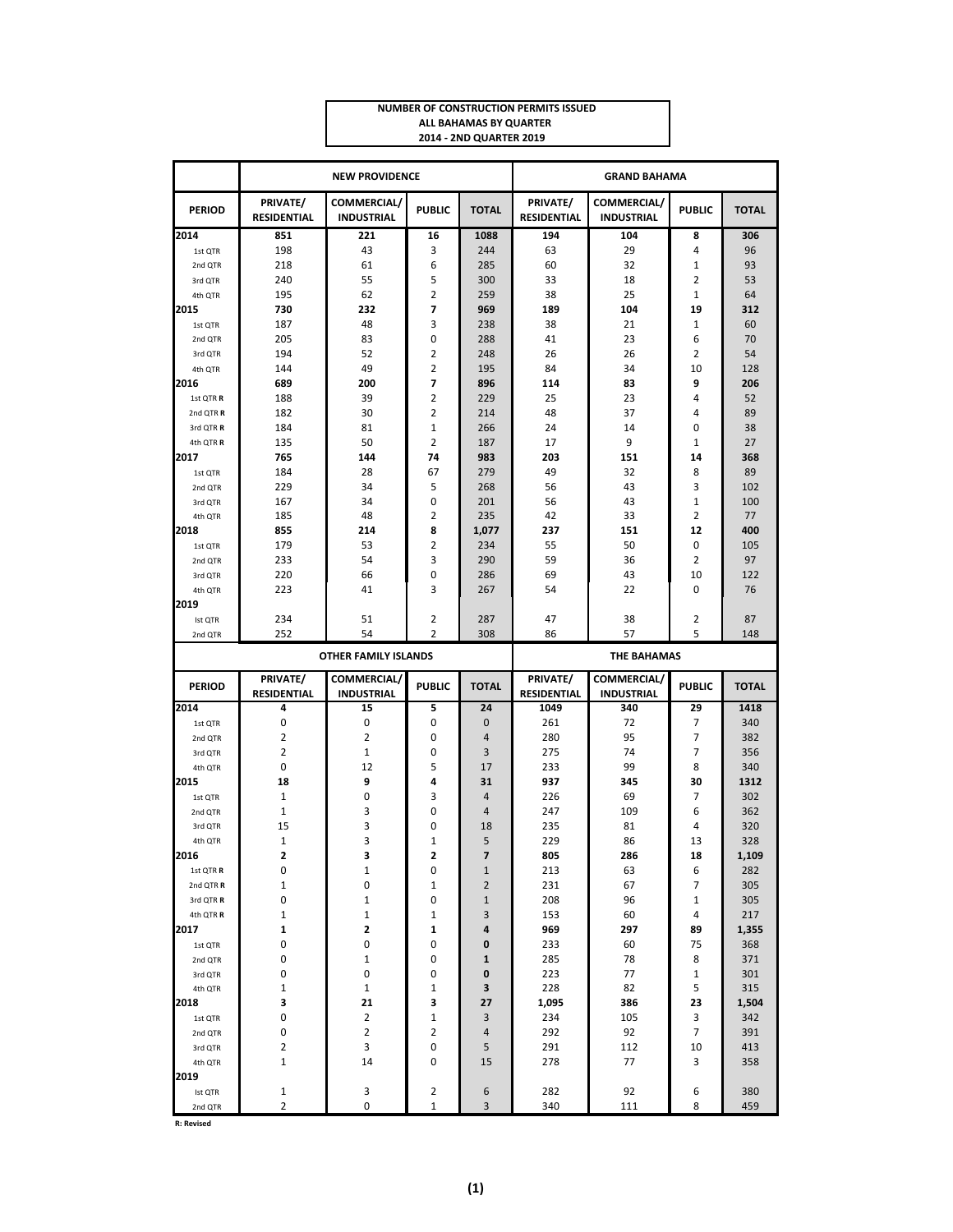|                    |                                |                                         |                          | ALL BAHAMAS BY QUARTER<br>2014 - 2ND QUARTER 2019 |                                               |                                  |                |                    |  |  |
|--------------------|--------------------------------|-----------------------------------------|--------------------------|---------------------------------------------------|-----------------------------------------------|----------------------------------|----------------|--------------------|--|--|
|                    |                                |                                         |                          |                                                   |                                               |                                  | (BSD '000)     |                    |  |  |
|                    |                                | <b>NEW PROVIDENCE</b>                   |                          |                                                   |                                               | <b>GRAND BAHAMA</b>              |                |                    |  |  |
| <b>PERIOD</b>      | PRIVATE/<br><b>RESIDENTIAL</b> | <b>COMMERCIAL/</b><br><b>INDUSTRIAL</b> | <b>PUBLIC</b>            | <b>TOTAL</b>                                      | PRIVATE/<br>RESIDENTIAL                       | COMMERCIAL/<br><b>INDUSTRIAL</b> | <b>PUBLIC</b>  | <b>TOTAL</b>       |  |  |
| 2014               | 298,315                        | 155,487                                 | 24,663                   | 478,465                                           | 19,160                                        | 24,597                           | 408            | 44,165             |  |  |
| 1st QTR            | 72,068                         | 25,558                                  | 251                      | 97,877                                            | 5,477                                         | 6,434                            | 19             | 11,929             |  |  |
| 2nd QTR            | 56,252                         | 18,316                                  | 8,616                    | 83,184                                            | 6,717                                         | 14,372                           | 75             | 21,164             |  |  |
| 3rd QTR            | 105,439                        | 60,346                                  | 15,721                   | 181,506                                           | 3,097                                         | 1,088                            | 206            | 4,390              |  |  |
| 4th QTR            | 64,556                         | 51,267                                  | 75                       | 115,898                                           | 3,869                                         | 2,704                            | 109            | 6,681              |  |  |
| 2015               | 258,606                        | 176,128                                 | 12,074                   | 446,808                                           | 26,621                                        | 21,110                           | 6,216          | 53,947             |  |  |
| 1st QTR            | 45,459                         | 28,030                                  | 408                      | 73,897                                            | 5,237                                         | 2,939                            | 60             | 8,236              |  |  |
| 2nd QTR            | 106,875                        | 40,368                                  |                          | 147,243                                           | 4,614                                         | 9,433                            | 5,291          | 19,338             |  |  |
| 3rd QTR            | 59,662                         | 19,505                                  | 3,781                    | 82,949                                            | 3,117                                         | 4,410                            | 430            | 7,957              |  |  |
| 4th QTR            | 46,609                         | 88,224                                  | 7,885                    | 142,718                                           | 13,654                                        | 4,328                            | 435            | 18,417             |  |  |
| 2016               | 292,242                        | 124,443                                 | 31,836                   | 448,522                                           | 14,996                                        | 26,713                           | 818            | 42,528             |  |  |
| 1st QTR R          | 52,505                         | 21,587                                  | 24,603                   | 98,695                                            | 4,134                                         | 12,683                           | 599            | 17,415             |  |  |
| 2nd QTR R          | 59,128                         | 14,652                                  | 4,770                    | 78,549                                            | 5,843                                         | 9,136                            | 211            | 15,190             |  |  |
| 3rd QTR R          | 100,670                        | 49,508                                  | 480                      | 150,658                                           | 3,125                                         | 2,414                            |                | 5,539              |  |  |
| 4th QTR R          | 79,939                         | 38,698                                  | 1,983                    | 120,620                                           | 1,895                                         | 2,480                            | 9              | 4,385              |  |  |
| 2017               | 253,993                        | 58,937                                  | 22,140                   | 335,071                                           | 26,267                                        | 59,121                           | 1,284          | 86,672             |  |  |
| 1st QTR            | 35,663                         | 16,345                                  | 14,550                   | 66,559                                            | 6,546                                         | 34,895                           | 420            | 41,861             |  |  |
| 2nd QTR            | 54,950<br>106,274              | 8,629<br>19,522                         | 1,573                    | 65,152<br>125,796                                 | 6,160<br>6,418                                | 7,618<br>5,308                   | 523<br>140     | 14,301<br>11,866   |  |  |
| 3rd QTR<br>4th QTR | 57,106                         | 14,441                                  | 6,017                    | 77,564                                            | 7,143                                         | 11,301                           | 201            | 18,645             |  |  |
| 2018               | 326,723                        | 196,895                                 | 20,953                   | 544,570                                           | 32,080                                        | 37,459                           | 5,880          | 75,419             |  |  |
| 1st QTR            | 62,425                         | 16,927                                  | 17,712                   | 97,064                                            | 9,474                                         | 25,491                           |                | 34,964             |  |  |
| 2nd QTR            | 133,297                        | 39,457                                  | 1,061                    | 173,815                                           | 9,451                                         | 4,314                            | 5,810          | 19,575             |  |  |
| 3rd QTR            | 62,998                         | 35,068                                  |                          | 98,066                                            | 8,641                                         | 5,723                            | 70             | 14,434             |  |  |
| 4th QTR            | 68,003                         | 105,442                                 | 2,180                    | 175,625                                           | 4,514                                         | 1,932                            |                | 6,446              |  |  |
| 2019               |                                |                                         |                          |                                                   |                                               |                                  |                |                    |  |  |
| 1st QTR            | 89,557                         | 32,176                                  | 1,090                    | 122,823                                           | 7,407                                         | 19,285                           | 79             | 26,770             |  |  |
| 2nd QTR            | 121,036                        | 20,389                                  | 844                      | 142,269                                           | 12,725                                        | 13,497                           | 234            | 26,457             |  |  |
|                    |                                | <b>OTHER FAMILY ISLANDS</b>             |                          |                                                   |                                               |                                  |                |                    |  |  |
|                    | PRIVATE/                       | COMMERCIAL/                             |                          |                                                   | <b>THE BAHAMAS</b><br>PRIVATE/<br>COMMERCIAL/ |                                  |                |                    |  |  |
| <b>PERIOD</b>      | RESIDENTIAL                    | <b>INDUSTRIAL</b>                       | <b>PUBLIC</b>            | <b>TOTAL</b>                                      | RESIDENTIAL                                   | <b>INDUSTRIAL</b>                | <b>PUBLIC</b>  | <b>TOTAL</b>       |  |  |
| 2014               | 2,128                          | 20,974                                  | 14,850                   | 37,952                                            | 319,602                                       | 201,059                          | 39,921         | 560,582            |  |  |
| 1st QTR            |                                |                                         |                          |                                                   | 77,545                                        | 31,992                           | 270            | 109,806            |  |  |
| 2nd QTR            | 1,547                          | 1,316                                   |                          | 2,863                                             | 64,516                                        | 34,005                           | 8,691          | 107,211            |  |  |
| 3rd QTR            | 581                            | 10                                      |                          | 591                                               | 109,117                                       | 61,443                           | 15,927         | 186,487            |  |  |
| 4th QTR            |                                | 19,648                                  | 14,850                   | 34,498                                            | 68,424                                        | 73,619                           | 15,034         | 157,077            |  |  |
| 2015               | 22,286                         | 22,670                                  | 2,694                    | 47,650                                            | 307,513                                       | 219,908                          | 20,984         | 548,405            |  |  |
| 1st QTR            | 1,500                          |                                         | 2,321                    | 3,821                                             | 52,196                                        | 30,969                           | 2,789          | 85,954             |  |  |
| 2nd QTR            | 200                            | 17,753                                  | ÷,                       | 17,953                                            | 111,689                                       | 67,554                           | 5,291          | 184,534            |  |  |
| 3rd QTR<br>4th QTR | 20,106<br>480                  | 1,987<br>2,930                          | 373                      | 22,093<br>3,783                                   | 82,885<br>60,743                              | 25,902<br>95,482                 | 4,211<br>8,693 | 112,999<br>164,918 |  |  |
| 2016               | 2,318                          | 41,074                                  | 2,360                    | 45,751                                            | 309,556                                       | 192,231                          | 35,015         | 536,801            |  |  |
|                    | $\overline{\phantom{a}}$       | 39,124                                  | $\overline{\phantom{a}}$ | 39,124                                            | 56,639                                        | 73,393                           | 25,203         | 155,234            |  |  |
| 1st QTR<br>2nd QTR | 2,168                          | $\overline{a}$                          | 2,300                    | 4,468                                             | 67,138                                        | 23,788                           | 7,280          | 98,207             |  |  |
| 3rd QTR            | $\overline{\phantom{a}}$       | 450                                     | ä,                       | 450                                               | 103,795                                       | 52,372                           | 480            | 156,646            |  |  |
| 4th QTR            | 150                            | 1,500                                   | 60                       | 1,710                                             | 81,984                                        | 42,678                           | 2,052          | 126,714            |  |  |
| 2017               | 176                            | 1,139                                   | 350                      | 1,664                                             | 280,436                                       | 119,197                          | 23,774         | 423,407            |  |  |
| 1st QTR            | $\frac{1}{2}$                  | $\overline{a}$                          | $\frac{1}{2}$            |                                                   | 42,209                                        | 51,240                           | 14,970         | 108,420            |  |  |
| 2nd QTR            | $\tilde{\phantom{a}}$          | 148                                     | $\overline{a}$           | 148                                               | 61,110                                        | 16,394                           | 2,096          | 79,600             |  |  |
| 3rd QTR            |                                |                                         | ÷,                       |                                                   | 112,692                                       | 24,830                           | 140            | 137,662            |  |  |
| 4th QTR            | 176                            | 991                                     | 350                      | 1,516                                             | 64,424                                        | 26,733                           | 6,568          | 97,725             |  |  |
| 2018               | 1,194                          | 39,245                                  | 4,197                    | 44,635                                            | 359,996                                       | 273,599                          | 31,030         | 664,624            |  |  |
| 1st QTR            | $\overline{\phantom{a}}$       | 18,813                                  | 1,049                    | 19,862                                            | 71,898                                        | 61,231                           | 18,761         | 151,890            |  |  |
| 2nd QTR            |                                | 2,398                                   | 3,148                    | 5,546                                             | 142,748                                       | 46,169                           | 10,019         | 198,935            |  |  |
| 3rd QTR            | 1,088                          | 5,203                                   | $\overline{\phantom{a}}$ | 6,291                                             | 72,727                                        | 45,994                           | 70             | 118,791            |  |  |
| 4th QTR            | 105                            | 12,832                                  | L,                       | 12,937                                            | 72,623                                        | 120,205                          | 2,180          | 195,008            |  |  |
| 2019               |                                |                                         |                          |                                                   |                                               |                                  |                |                    |  |  |
| 1st QTR            | 1,096                          | 24,843                                  | 2,481                    | 28,420                                            | 98,059                                        | 76,305                           | 3,649          | 178,013            |  |  |
| 2nd QTR            | 1,136                          |                                         | 1,500                    | 2,636                                             | 134,897                                       | 33,886                           | 2,578          | 171,361            |  |  |

**VALUE OF CONSTRUCTION PERMITS ISSUED**

**N.B.: Annual figures may not add up due to rounding.**

**R: Revised**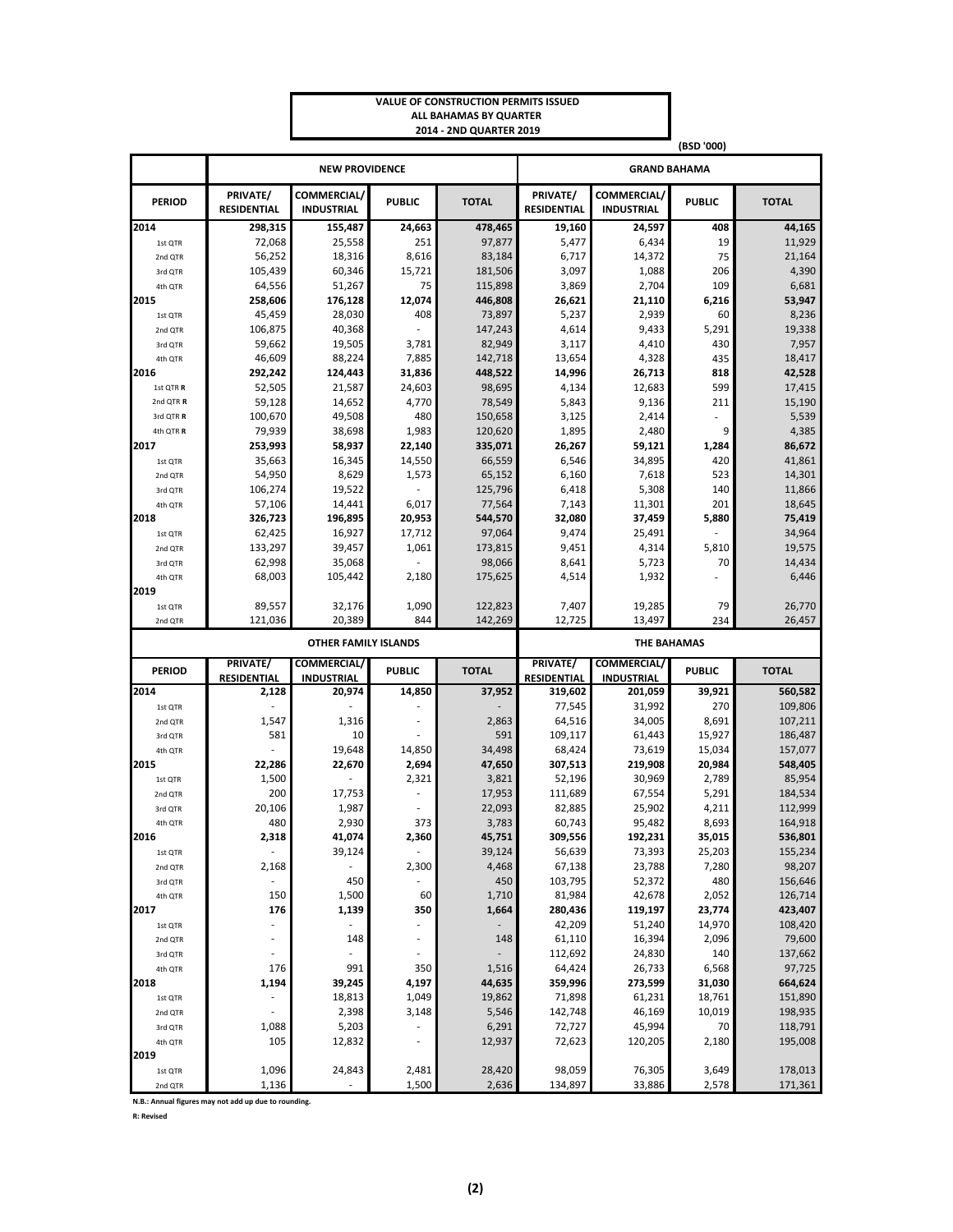#### **NUMBER OF CONSTRUCTION STARTS ISSUED**

#### **ALL BAHAMAS BY QUARTER 2014 - 2ND QUARTER 2019**

|               |                                | <b>NEW PROVIDENCE</b>            |                | <b>GRAND BAHAMA</b> |                                |                                         | <b>THE BAHAMAS</b> |              |                                |                                         |               |              |
|---------------|--------------------------------|----------------------------------|----------------|---------------------|--------------------------------|-----------------------------------------|--------------------|--------------|--------------------------------|-----------------------------------------|---------------|--------------|
| <b>PERIOD</b> | PRIVATE/<br><b>RESIDENTIAL</b> | COMMERCIAL/<br><b>INDUSTRIAL</b> | <b>PUBLIC</b>  | <b>TOTAL</b>        | PRIVATE/<br><b>RESIDENTIAL</b> | <b>COMMERCIAL/</b><br><b>INDUSTRIAL</b> | <b>PUBLIC</b>      | <b>TOTAL</b> | PRIVATE/<br><b>RESIDENTIAL</b> | <b>COMMERCIAL/</b><br><b>INDUSTRIAL</b> | <b>PUBLIC</b> | <b>TOTAL</b> |
| 2014          | 297                            | 31                               | $\overline{2}$ | 330                 | 80                             | 36                                      | $\overline{2}$     | 118          | 377                            | 67                                      | 4             | 448          |
| 1st QTR       | 96                             | 11                               | 0              | 107                 | 23                             | 12                                      | 1                  | 36           | 119                            | 23                                      | 1             | 143          |
| 2nd QTR       | 68                             | 5                                | 0              | 73                  | 21                             | 10                                      | 1                  | 32           | 89                             | 15                                      | 1             | 105          |
| 3rd QTR       | 71                             | 9                                | 1              | 81                  | 17                             | 8                                       | 0                  | 25           | 88                             | 17                                      | 1             | 106          |
| 4th QTR       | 62                             | 6                                | 1              | 69                  | 19                             | 6                                       | 0                  | 25           | 81                             | 12                                      | $\mathbf{1}$  | 94           |
| 2015          | 266                            | 23                               | $\overline{2}$ | 291                 | 93                             | 55                                      | 3                  | 151          | 359                            | 78                                      | 5             | 442          |
| 1st QTR       | 72                             | $\overline{4}$                   | 1              | 77                  | 19                             | 9                                       | 0                  | 28           | 91                             | 13                                      | 1             | 105          |
| 2nd QTR       | 57                             | $\overline{2}$                   | 1              | 60                  | 16                             | 8                                       | $\overline{2}$     | 26           | 73                             | 10                                      | 3             | 86           |
| 3rd QTR       | 83                             | 10                               | $\Omega$       | 93                  | 30                             | 13                                      | 1                  | 44           | 113                            | 23                                      | 1             | 137          |
| 4th QTR       | 54                             | $\overline{7}$                   | $\Omega$       | 61                  | 28                             | 25                                      | 0                  | 53           | 82                             | 32                                      | 0             | 114          |
| 2016          | 221                            | 18                               | 1              | 240                 | 89                             | 23                                      | 0                  | 112          | 310                            | 41                                      | 1             | 352          |
| 1st QTR       | 63                             | 6                                | 0              | 69                  | 53                             | 5                                       | $\Omega$           | 58           | 116                            | 11                                      | 0             | 127          |
| 2nd QTR       | 73                             | 6                                | 0              | 79                  | 21                             | 11                                      | 0                  | 32           | 94                             | 17                                      | 0             | 111          |
| 3rd QTR       | 45                             | 3                                | -1             | 49                  | 9                              | 5                                       | 0                  | 14           | 54                             | 8                                       | 1             | 63           |
| 4th QTR       | 40                             | 3                                | 0              | 43                  | 6                              | 2                                       | $\Omega$           | 8            | 46                             | 5                                       | 0             | 51           |
| 2017          | 250                            | 25                               | 3              | 278                 | 80                             | 18                                      | 3                  | 101          | 330                            | 43                                      | 6             | 379          |
| 1st QTR       | 63                             | 13                               | 1              | 77                  | 11                             | 4                                       | 3                  | 18           | 74                             | 17                                      | 4             | 95           |
| 2nd QTR       | 80                             | 6                                | 1              | 87                  | 18                             | $\overline{2}$                          | $\mathbf 0$        | 20           | 98                             | 8                                       | 1             | 107          |
| 3rd QTR       | 56                             | $\overline{2}$                   | 1              | 59                  | 21                             | 7                                       | $\Omega$           | 28           | 77                             | 9                                       | 1             | 87           |
| 4th QTR       | 51                             | 4                                | 0              | 55                  | 30                             | 5                                       | $\mathbf 0$        | 35           | 81                             | 9                                       | 0             | 90           |
| 2018          | 236                            | 26                               | 1              | 263                 | 95                             | 30                                      | 8                  | 133          | 331                            | 56                                      | 9             | 396          |
| 1st QTR       | 55                             | 4                                | $\Omega$       | 59                  | 28                             | 10                                      | 0                  | 38           | 83                             | 14                                      | 0             | 97           |
| 2nd QTR       | 62                             | 9                                | 0              | 71                  | 21                             | 3                                       | $\Omega$           | 24           | 83                             | 12                                      | 0             | 95           |
| 3rd QTR       | 72                             | 7                                | 0              | 79                  | 31                             | 5                                       | 8                  | 44           | 103                            | 12                                      | 8             | 123          |
| 4th QTR       | 47                             | 6                                | $\mathbf{1}$   | 54                  | 15                             | 12                                      | $\Omega$           | 27           | 62                             | 18                                      | 1             | 81           |
| 2019          |                                |                                  |                |                     |                                |                                         |                    |              |                                |                                         |               |              |
| 1st QTR       | 70                             | 5                                | 1              | 76                  | 20                             | 3                                       | 0                  | 23           | 90                             | 8                                       | 1             | 99           |
| 2nd QTR       | 72                             | 10                               | 1              | 83                  | 34                             | 6                                       | 3                  | 43           | 106                            | 16                                      | 4             | 126          |

**N.B.: Annual figures may not add up due to rounding.**

**R: Revised**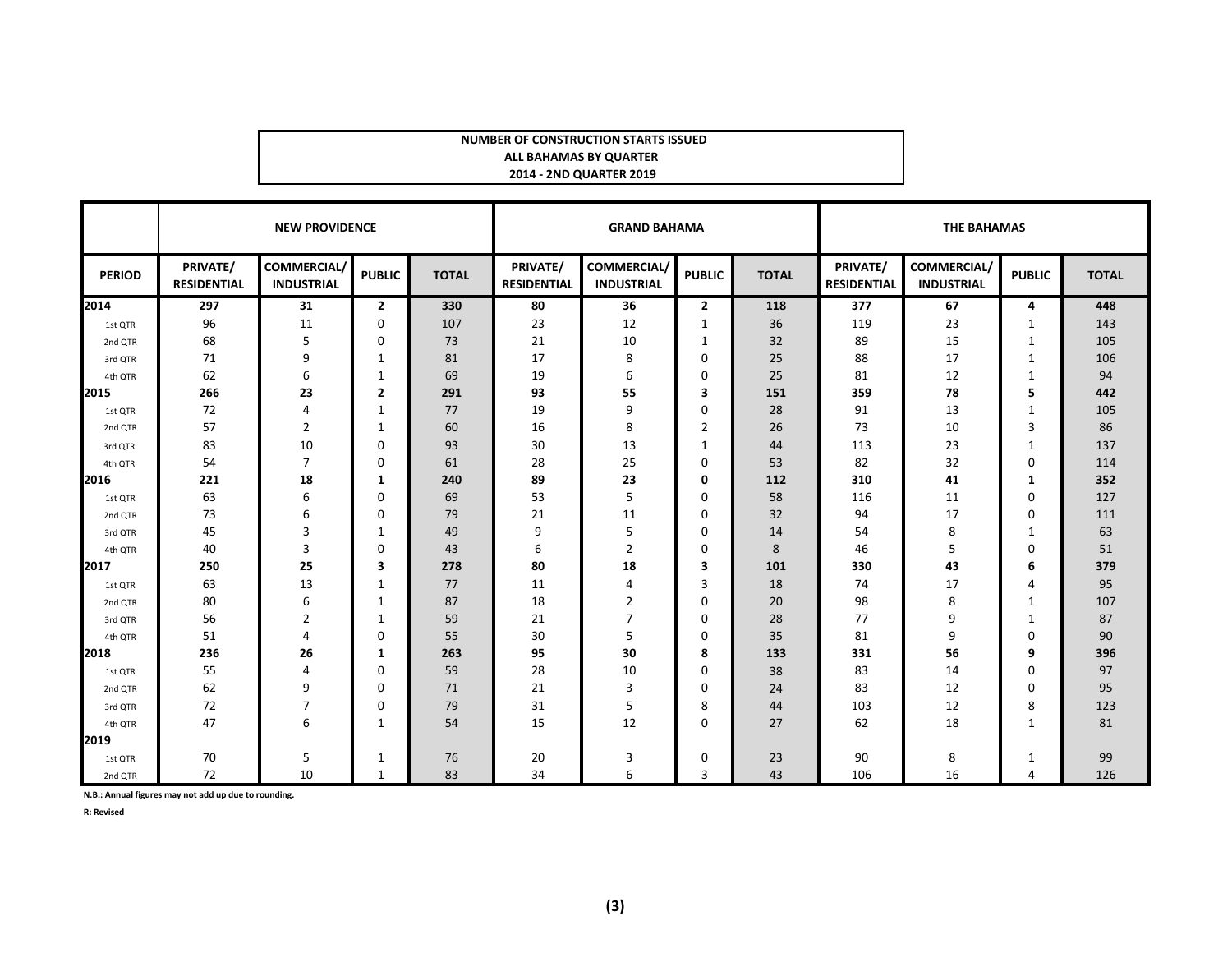#### **VALUE OF CONSTRUCTION STARTS ISSUEDALL BAHAMAS BY QUARTER 2014 - 2ND QUARTER 2019**

|               | <b>NEW PROVIDENCE</b>          |                                        |                          |              |                                | <b>GRAND BAHAMA</b>                     |                | <b>THE BAHAMAS</b> |                                |                                        |                          |              |
|---------------|--------------------------------|----------------------------------------|--------------------------|--------------|--------------------------------|-----------------------------------------|----------------|--------------------|--------------------------------|----------------------------------------|--------------------------|--------------|
| <b>PERIOD</b> | PRIVATE/<br><b>RESIDENTIAL</b> | <b>COMMERCIAL</b><br><b>INDUSTRIAL</b> | <b>PUBLIC</b>            | <b>TOTAL</b> | PRIVATE/<br><b>RESIDENTIAL</b> | <b>COMMERCIAL/</b><br><b>INDUSTRIAL</b> | <b>PUBLIC</b>  | <b>TOTAL</b>       | PRIVATE/<br><b>RESIDENTIAL</b> | <b>COMMERCIAL</b><br><b>INDUSTRIAL</b> | <b>PUBLIC</b>            | <b>TOTAL</b> |
| 2014          | 87,071                         | 21,216                                 | 222                      | 108,508      | 13,847                         | 6,845                                   | 80             | 20,771             | 100,918                        | 28,060                                 | 301                      | 129,279      |
| 1st QTR       | 32,408                         | 12,473                                 | $\sim$                   | 44,881       | 3,421                          | 4,091                                   | 5              | 7,516              | 35,829                         | 16,564                                 | 5                        | 52,397       |
| 2nd QTR       | 15,174                         | 768                                    | $\overline{\phantom{a}}$ | 15,943       | 3,598                          | 2,104                                   | 75             | 5,777              | 18,772                         | 2,872                                  | 75                       | 21,719       |
| 3rd QTR       | 17,165                         | 4,527                                  | 111                      | 21,802       | 3,361                          | 22                                      |                | 3,384              | 20,526                         | 4,549                                  | 111                      | 25,186       |
| 4th QTR       | 22,324                         | 3,447                                  | 111                      | 25,883       | 3,467                          | 627                                     |                | 4,094              | 25,791                         | 4,075                                  | 111                      | 29,977       |
| 2015          | 73,135                         | 20,338                                 | 1,158                    | 94,630       | 14,910                         | 5,276                                   | 5,020          | 25,205             | 88,044                         | 25,614                                 | 6,178                    | 119,836      |
| 1st QTR       | 20,210                         | 2,059                                  | 62                       | 22,331       | 3,397                          | 876                                     |                | 4,272              | 23,607                         | 2,934                                  | 62                       | 26,603       |
| 2nd QTR       | 17,359                         | 948                                    | 1,095                    | 19,402       | 2,191                          | 143                                     | 20             | 2,354              | 19,550                         | 1,091                                  | 1,115                    | 21,756       |
| 3rd QTR       | 21,083                         | 9,746                                  |                          | 30,828       | 4,540                          | 1,175                                   | 5,000          | 10,715             | 25,622                         | 10,921                                 | 5,000                    | 41,543       |
| 4th QTR       | 14,483                         | 7,586                                  | $\sim$                   | 22,069       | 4,783                          | 3,082                                   | $\blacksquare$ | 7,865              | 19,266                         | 10,668                                 |                          | 29,934       |
| 2016          | 58,571                         | 8,564                                  | 249                      | 67,383       | 14,958                         | 13,896                                  | $\blacksquare$ | 28,853             | 73,528                         | 22,459                                 | 249                      | 96,237       |
| 1st QTR       | 13,701                         | 4,667                                  | $\sim$                   | 18,368       | 8,521                          | 1,751                                   | $\sim$         | 10,271             | 22,222                         | 6,418                                  | $\blacksquare$           | 28,639       |
| 2nd QTR       | 19,217                         | 1,387                                  | $\sim$                   | 20,604       | 2,907                          | 6,977                                   | $\sim$         | 9,884              | 22,124                         | 8,365                                  | $\sim$                   | 30,489       |
| 3rd QTR       | 11,753                         | 1,368                                  | 249                      | 13,370       | 1,724                          | 2,132                                   | $\sim$         | 3,857              | 13,477                         | 3,500                                  | 249                      | 17,227       |
| 4th QTR       | 13,900                         | 1,142                                  | $\sim$                   | 15,041       | 1,806                          | 3,035                                   |                | 4,841              | 15,705                         | 4,177                                  |                          | 19,882       |
| 2017          | 63,102                         | 24,373                                 | 1,612                    | 89,087       | 13,739                         | 6,031                                   | 27,756         | 47,526             | 76,841                         | 30,404                                 | 29,368                   | 136,613      |
| 1st QTR       | 16,200                         | 14,565                                 | 857                      | 31,621       | 2,240                          | 61                                      | 27,756         | 30,057             | 18,440                         | 14,626                                 | 28,613                   | 61,678       |
| 2nd QTR       | 21,142                         | 7,250                                  | 108                      | 28,500       | 2,316                          | 875                                     |                | 3,191              | 23,457                         | 8,125                                  | 108                      | 31,690       |
| 3rd QTR       | 12,811                         | 505                                    | 648                      | 13,963       | 3,265                          | 1,218                                   |                | 4,483              | 16,076                         | 1,723                                  | 648                      | 18,447       |
| 4th QTR       | 12,949                         | 2,054                                  | $\sim$                   | 15,003       | 5,918                          | 3,877                                   |                | 9,795              | 18,867                         | 5,931                                  | ÷.                       | 24,798       |
| 2018          | 63,184                         | 20,921                                 | 133                      | 84,237       | 23,796                         | 10,084                                  | 56             | 33,937             | 86,980                         | 31,005                                 | 189                      | 118,174      |
| 1st QTR       | 12,279                         | 2,397                                  | $\sim$                   | 14,676       | 8,545                          | 2,110                                   |                | 10,655             | 20,824                         | 4,507                                  | ÷.                       | 25,330       |
| 2nd QTR       | 19,235                         | 9,780                                  | $\overline{\phantom{a}}$ | 29,015       | 4,983                          | 2,550                                   |                | 7,533              | 24,217                         | 12,330                                 | $\overline{\phantom{a}}$ | 36,547       |
| 3rd QTR       | 20,907                         | 2,424                                  | $\sim$                   | 23,331       | 7,592                          | 1,864                                   | 56             | 9,512              | 28,499                         | 4,288                                  | 56                       | 32,843       |
| 4th QTR       | 10,763                         | 6,319                                  | 133                      | 17,216       | 2,677                          | 3,560                                   |                | 6,237              | 13,440                         | 9,880                                  | 133                      | 23,453       |
| 2019          |                                |                                        |                          |              |                                |                                         |                |                    |                                |                                        |                          |              |
| 1st QTR       | 15,488                         | 1,399                                  | 25                       | 16,912       | 3,455                          | 1,750                                   |                | 5,205              | 18,942                         | 3,149                                  | 25                       | 22,116       |
| 2nd QTR       | 22,961                         | 7,249                                  | 1,032                    | 31,242       | 7,947                          | 2,194                                   | 21             | 10,162             | 30,909                         | 9,443                                  | 1,053                    | 41,404       |

**N.B.: Annual figures may not add up due to rounding.**

**R:Revised**

**(BSD '000)**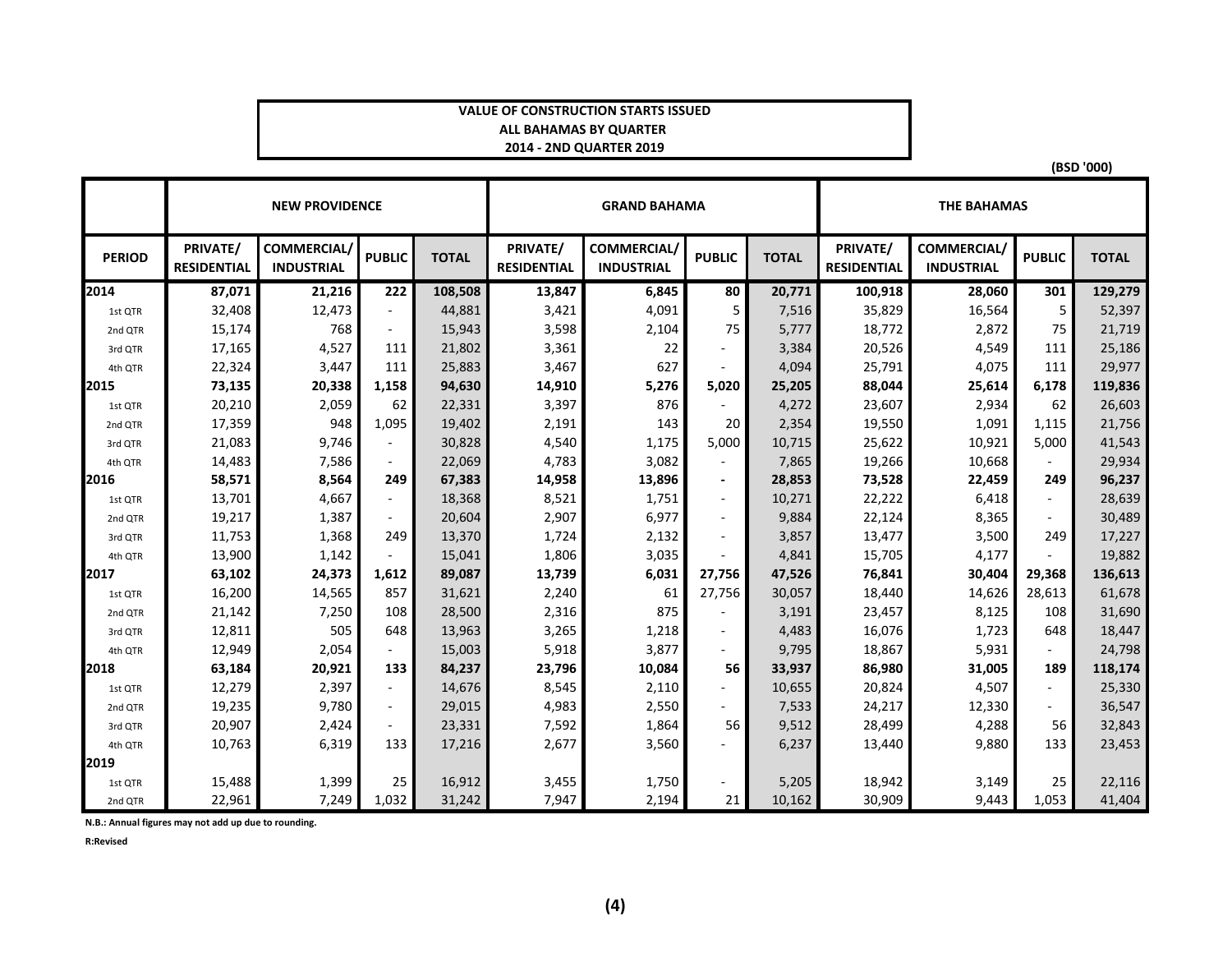#### **NUMBER OF CONSTRUCTION COMPLETIONS ISSUEDALL BAHAMAS BY QUARTER 2014 - 2ND QUARTER 2019**

|               |                                | <b>NEW PROVIDENCE</b>                   |                |              |                                | <b>GRAND BAHAMA</b>                     |                |              | <b>THE BAHAMAS</b>             |                                         |                |              |
|---------------|--------------------------------|-----------------------------------------|----------------|--------------|--------------------------------|-----------------------------------------|----------------|--------------|--------------------------------|-----------------------------------------|----------------|--------------|
| <b>PERIOD</b> | PRIVATE/<br><b>RESIDENTIAL</b> | <b>COMMERCIAL/</b><br><b>INDUSTRIAL</b> | <b>PUBLIC</b>  | <b>TOTAL</b> | PRIVATE/<br><b>RESIDENTIAL</b> | <b>COMMERCIAL/</b><br><b>INDUSTRIAL</b> | <b>PUBLIC</b>  | <b>TOTAL</b> | PRIVATE/<br><b>RESIDENTIAL</b> | <b>COMMERCIAL/</b><br><b>INDUSTRIAL</b> | <b>PUBLIC</b>  | <b>TOTAL</b> |
| 2014          | 370                            | 94                                      | 4              | 468          | 109                            | 52                                      | 1              | 162          | 479                            | 146                                     | 5              | 630          |
| 1st QTR       | 79                             | 23                                      | $\mathbf 0$    | 102          | 34                             | 12                                      | 0              | 46           | 113                            | 35                                      | 0              | 148          |
| 2nd QTR       | 74                             | 31                                      | 1              | 106          | 26                             | 16                                      | 0              | 42           | 100                            | 47                                      | 1              | 148          |
| 3rd QTR       | 92                             | 13                                      | 0              | 105          | 22                             | 8                                       | 0              | 30           | 114                            | 21                                      | $\mathbf 0$    | 135          |
| 4th QTR       | 125                            | 27                                      | 3              | 155          | 27                             | 16                                      | 1              | 44           | 152                            | 43                                      | 4              | 199          |
| 2015          | 359                            | 83                                      | 4              | 446          | 80                             | 60                                      | 2              | 142          | 439                            | 143                                     | 6              | 588          |
| 1st QTR       | 69                             | 25                                      | 0              | 94           | 10                             | 5                                       | 0              | 15           | 79                             | 30                                      | $\mathbf 0$    | 109          |
| 2nd QTR       | 86                             | 21                                      | 0              | 107          | 12                             | 21                                      | 1              | 34           | 98                             | 42                                      | 1              | 141          |
| 3rd QTR       | 94                             | 23                                      | 1              | 118          | 17                             | 23                                      | 0              | 40           | 111                            | 46                                      | 1              | 158          |
| 4th QTR       | 110                            | 14                                      | 3              | 127          | 41                             | 11                                      | 1              | 53           | 151                            | 25                                      | 4              | 180          |
| 2016          | 378                            | 92                                      | 2              | 472          | 87                             | 66                                      | $\mathbf{2}$   | 155          | 465                            | 158                                     | 4              | 627          |
| 1st QTR R     | 84                             | 18                                      | $\overline{2}$ | 104          | 15                             | 6                                       | 0              | 21           | 99                             | 24                                      | $\overline{2}$ | 125          |
| 2nd QTR       | 96                             | 16                                      | 0              | 112          | 21                             | 18                                      | 2              | 41           | 117                            | 34                                      | $\overline{2}$ | 153          |
| 3rd QTR       | 116                            | 26                                      | $\Omega$       | 142          | 29                             | 33                                      | 0              | 62           | 145                            | 59                                      | 0              | 204          |
| 4th QTR R     | 82                             | 32                                      | 0              | 114          | 22                             | 9                                       | 0              | 31           | 104                            | 41                                      | $\mathbf 0$    | 145          |
| 2017          | 366                            | 111                                     | 5              | 482          | 95                             | 63                                      | $\overline{2}$ | 160          | 461                            | 174                                     | $\overline{7}$ | 642          |
| Ist QTR R     | 89                             | 21                                      | 0              | 110          | 16                             | 14                                      | 1              | 31           | 105                            | 35                                      | 1              | 141          |
| 2nd QTR       | 91                             | 23                                      | 3              | 117          | 26                             | 12                                      | 0              | 38           | 117                            | 35                                      | 3              | 155          |
| 3rd QTR       | 93                             | 21                                      | 0              | 114          | 27                             | 21                                      | 1              | 49           | 120                            | 42                                      | $\mathbf{1}$   | 163          |
| 4th QTR       | 93                             | 46                                      | 2              | 141          | 26                             | 16                                      | 0              | 42           | 119                            | 62                                      | $\overline{2}$ | 183          |
| 2018          | 400                            | 80                                      | 4              | 484          | 121                            | 42                                      | 10             | 173          | 521                            | 122                                     | 14             | 657          |
| 1st QTR       | 85                             | 25                                      | 0              | 110          | 23                             | 10                                      | 0              | 33           | 108                            | 35                                      | 0              | 143          |
| 2nd QTR       | 101                            | 14                                      | 0              | 115          | 25                             | 8                                       | 0              | 33           | 126                            | 22                                      | 0              | 148          |
| 3rd QTR       | 109                            | 21                                      | 2              | 132          | 36                             | 14                                      | 10             | 60           | 145                            | 35                                      | 12             | 192          |
| 4th QTR       | 105                            | 20                                      | $\overline{2}$ | 127          | 37                             | 10                                      | 0              | 47           | 142                            | 30                                      | $\overline{2}$ | 174          |
| 2019          |                                |                                         |                |              |                                |                                         |                |              |                                |                                         |                |              |
| 1st QTR       | 72                             | 15                                      | 1              | 88           | 17                             | 8                                       | 0              | 25           | 89                             | 23                                      | 1              | 113          |
| 2nd QTR       | 119                            | 13                                      | $\mathbf 0$    | 132          | 26                             | 17                                      | 0              | 43           | 145                            | 30                                      | $\mathbf{0}$   | 175          |

**N.B.: Annual figures may not add up due to rounding.**

**R: Revised**

27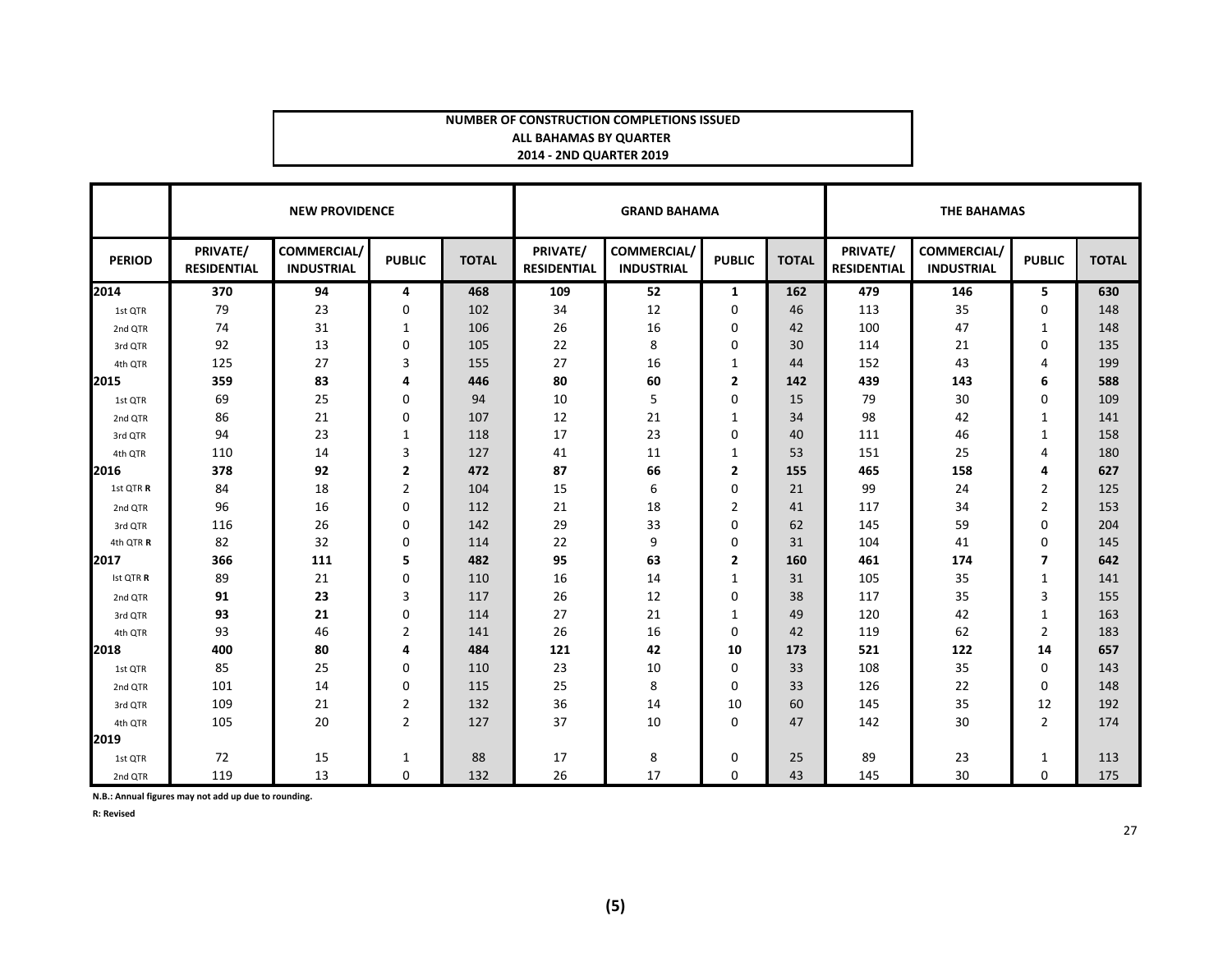#### **VALUE OF CONSTRUCTION COMPLETIONS ISSUEDALL BAHAMAS BY QUARTER 2014 - 2ND QUARTER 2019**

|               |                                | <b>NEW PROVIDENCE</b>                  |                |              |                                | <b>GRAND BAHAMA</b>                    |               |              | <b>THE BAHAMAS</b>             |                                  |                          |              |
|---------------|--------------------------------|----------------------------------------|----------------|--------------|--------------------------------|----------------------------------------|---------------|--------------|--------------------------------|----------------------------------|--------------------------|--------------|
| <b>PERIOD</b> | PRIVATE/<br><b>RESIDENTIAL</b> | <b>COMMERCIAL</b><br><b>INDUSTRIAL</b> | <b>PUBLIC</b>  | <b>TOTAL</b> | PRIVATE/<br><b>RESIDENTIAL</b> | <b>COMMERCIAL</b><br><b>INDUSTRIAL</b> | <b>PUBLIC</b> | <b>TOTAL</b> | PRIVATE/<br><b>RESIDENTIAL</b> | COMMERCIAL/<br><b>INDUSTRIAL</b> | <b>PUBLIC</b>            | <b>TOTAL</b> |
| 2014          | 120,605                        | 38,582                                 | 54,733         | 213,920      | 21,349                         | 15,128                                 | 150           | 36,627       | 141,953                        | 53,710                           | 54,883                   | 250,546      |
| 1st OTR       | 18,176                         | 5,582                                  |                | 23,758       | 6,403                          | 1,293                                  |               | 7,696        | 24,579                         | 6,875                            |                          | 31,454       |
| 2nd QTR       | 19,472                         | 13,678                                 | 1,200          | 34,350       | 3,929                          | 1,147                                  |               | 5,076        | 23,401                         | 14,825                           | 1,200                    | 39,426       |
| 3rd QTR       | 33,814                         | 5,201                                  |                | 39,015       | 3,425                          | 1,885                                  |               | 5,310        | 37,239                         | 7,087                            |                          | 44,325       |
| 4th QTR       | 49,143                         | 14,120                                 | 53,533         | 116,797      | 7,592                          | 10,803                                 | 150           | 18,545       | 56,735                         | 24,923                           | 53,683                   | 135,341      |
| 2015          | 147,699                        | 57,757                                 | 3,231          | 208,688      | 12,838                         | 8,285                                  | 18            | 21,141       | 160,538                        | 66,042                           | 3,249                    | 229,829      |
| 1st QTR       | 23,811                         | 11,719                                 |                | 35,529       | 2,547                          | 1,414                                  |               | 3,962        | 26,358                         | 13,133                           |                          | 39,491       |
| 2nd QTR       | 45,654                         | 15,187                                 |                | 60,841       | 1,695                          | 1,249                                  | 10            | 2,954        | 47,349                         | 16,437                           | 10                       | 63,795       |
| 3rd QTR       | 42,022                         | 14,532                                 | 322            | 56,876       | 2,745                          | 3,679                                  |               | 6,425        | 44,768                         | 18,212                           | 322                      | 63,301       |
| 4th QTR       | 36,212                         | 16,319                                 | 2,910          | 55,441       | 5,851                          | 1,942                                  | 8             | 7,800        | 42,063                         | 18,261                           | 2,918                    | 63,242       |
| 2016          | 107,350                        | 44,747                                 | 15,010         | 167,107      | 13,664                         | 21,295                                 | 173           | 35,131       | 121,014                        | 66,042                           | 15,183                   | 202,238      |
| 1st QTR       | 22,589                         | 5,008                                  | 15,010         | 42,607       | 1,044                          | 8,587                                  |               | 9,631        | 23,632                         | 13,594                           | 15,010                   | 52,237       |
| 2nd QTR       | 25,112                         | 22,226                                 |                | 47,337       | 3,013                          | 7,493                                  | 173           | 10,678       | 28,125                         | 29,718                           | 173                      | 58,016       |
| 3rd QTR       | 30,965                         | 5,091                                  | $\blacksquare$ | 36,056       | 4,413                          | 3,452                                  | $\sim$        | 7,866        | 35,378                         | 8,543                            |                          | 43,921       |
| 4th QTR       | 28,685                         | 12,422                                 |                | 41,108       | 5,193                          | 1,763                                  |               | 6,956        | 33,879                         | 14,185                           |                          | 48,064       |
| 2017          | 157,929                        | 1,301,724                              | 3.280          | 1,462,933    | 18,472                         | 11,613                                 | 590           | 30,675       | 176,400                        | 1,313,338                        | 3,870                    | 1,493,608    |
| 1st QTR       | 28,342                         | 17,346                                 |                | 45,688       | 2,309                          | 1,656                                  | 15            | 3,980        | 30,651                         | 19,002                           | 15                       | 49,668       |
| 2nd QTR       | 41,680                         | 12,110                                 | 1,563          | 55,354       | 4,275                          | 2,556                                  |               | 6,832        | 45,955                         | 14,666                           | 1,563                    | 62,185       |
| 3rd QTR       | 41,227                         | 12,495                                 |                | 53,722       | 5,255                          | 5,554                                  | 575           | 11,385       | 46,482                         | 18,050                           | 575                      | 65,107       |
| 4th QTR       | 46,680                         | 1,259,773                              | 1,717          | 1,308,169    | 6,632                          | 1,847                                  | $\sim$        | 8,478        | 53,312                         | 1,261,619                        | 1,717                    | 1,316,648    |
| 2018          | 150,601                        | 143,533                                | 4,129          | 298,263      | 26,245                         | 9,207                                  | 70            | 35,522       | 176,846                        | 152,740                          | 4,199                    | 333,785      |
| 1st QTR R     | 37,623                         | 56,622                                 |                | 94,245       | 9,856                          | 1,648                                  |               | 11,504       | 47,479                         | 58,271                           | $\overline{\phantom{a}}$ | 105,750      |
| 2nd QTR       | 30,981                         | 27,112                                 |                | 58,094       | 4,231                          | 457                                    |               | 4,687        | 35,212                         | 27,569                           |                          | 62,781       |
| 3rd QTR       | 30,921                         | 9,728                                  | 2,849          | 43,498       | 5,954                          | 5,869                                  | 70            | 11,893       | 36,875                         | 15,596                           | 2,919                    | 55,391       |
| 4th QTR       | 51,076                         | 50,070                                 | 1,280          | 102,426      | 6,204                          | 1,233                                  |               | 7,437        | 57,280                         | 51,304                           | 1,280                    | 109,864      |
| 2019          |                                |                                        |                |              |                                |                                        |               |              |                                |                                  |                          |              |
| 1st QTR       | 20,119                         | 8,476                                  | 9,312          | 37,907       | 3,136                          | 291                                    |               | 3,428        | 23,255                         | 8,767                            | 9,312                    | 41,335       |
| 2nd QTR       | 49,158                         | 1,914                                  |                | 51,071       | 4,012                          | 2,600                                  |               | 6,612        | 53,169                         | 4,514                            |                          | 57,683       |

**(BSD '000)**

**N.B.: Annual figures may not add up due to rounding.**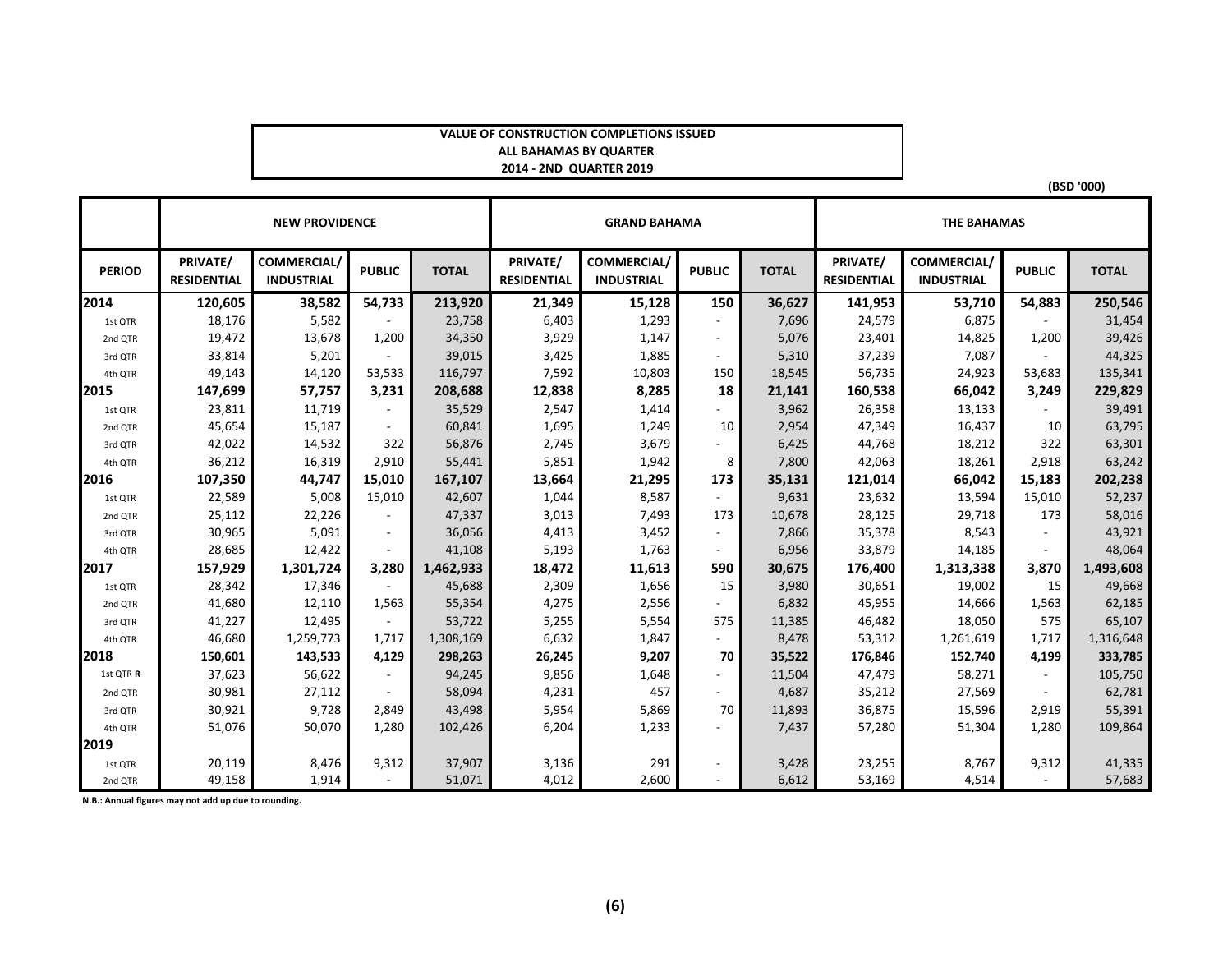**TABLE 11**

#### **NUMBER AND VALUE OF CONSTRUCTION PERMITS, STARTS AND COMPLETIONS ALL BAHAMASCOMPARISON 2ND QUARTER 2019 - 2ND QUARTER 2018**

|                     | <b>PRIVATE (HOUSING)</b> |                  |           | <b>COMMERCIAL/INDUSTRIAL</b>    |           | <b>PUBLIC</b>    | <b>TOTAL ALL SECTORS</b> |                  |  |
|---------------------|--------------------------|------------------|-----------|---------------------------------|-----------|------------------|--------------------------|------------------|--|
|                     | <b>NO</b>                | <b>VALUE B\$</b> | <b>NO</b> | <b>VALUE B\$</b>                | <b>NO</b> | <b>VALUE B\$</b> | <b>NO</b>                | <b>VALUE B\$</b> |  |
|                     |                          |                  |           | <b>CONSTRUCTION PERMITS</b>     |           |                  |                          |                  |  |
| 2ND QTR 2019        | 340                      | 134,897,018      | 111       | 33,886,304                      | 8         | 2,577,862        | 459                      | 171,361,184      |  |
| <b>2ND QTR 2018</b> | 292                      | 142,747,637      | 92        | 46,169,273                      |           | 10,018,514       | 391                      | 198,935,424      |  |
| <b>DIFFERENCE</b>   | 48                       | $-7,850,619$     | 19        | $-12,282,969$                   |           | $-7,440,652$     | 68                       | $-27,574,240$    |  |
| % CHANGE            | 16.44%                   | $-5.50%$         | 20.65%    | $-26.60%$                       | 14.29%    | $-74.27%$        | 17.39%                   | $-13.86%$        |  |
|                     |                          |                  |           | <b>CONSTRUCTION STARTS</b>      |           |                  |                          |                  |  |
| 2ND QTR 2019        | 106                      | 30,908,505       | 16        | 9,442,640                       |           | 1,052,594        | 126                      | 41,403,739       |  |
| <b>2ND QTR 2018</b> | 83                       | 24, 217, 187     | 12        | 12,330,193                      |           |                  | 95                       | 36,547,380       |  |
| <b>DIFFERENCE</b>   | 23                       | 6,691,318        |           | $-2,887,553$                    |           | 1,052,594        | 31                       | 4,856,359        |  |
| % CHANGE            | 27.71%                   | 27.63%           | 33.33%    | $-23.42%$                       | 0.00%     | 0.00%            | 32.63%                   | 13.29%           |  |
|                     |                          |                  |           | <b>CONSTRUCTION COMPLETIONS</b> |           |                  |                          |                  |  |
| 2ND QTR 2019        | 145                      | 53,169,163       | 30        | 4,513,587                       | $\Omega$  | O                | 175                      | 57,682,750       |  |
| <b>2ND QTR 2018</b> | 126                      | 35,212,175       | 22        | 27,568,755                      |           |                  | 148                      | 62,780,930       |  |
| <b>DIFFERENCE</b>   | 19                       | 17,956,988       | 8         | $-23,055,168$                   |           |                  | 27                       | $-5,098,180$     |  |
| % CHANGE            | 15.08%                   | 51.00%           | 36.36%    | $-83.63%$                       | 0.00%     | 0.00%            | 18.24%                   | $-8.12%$         |  |